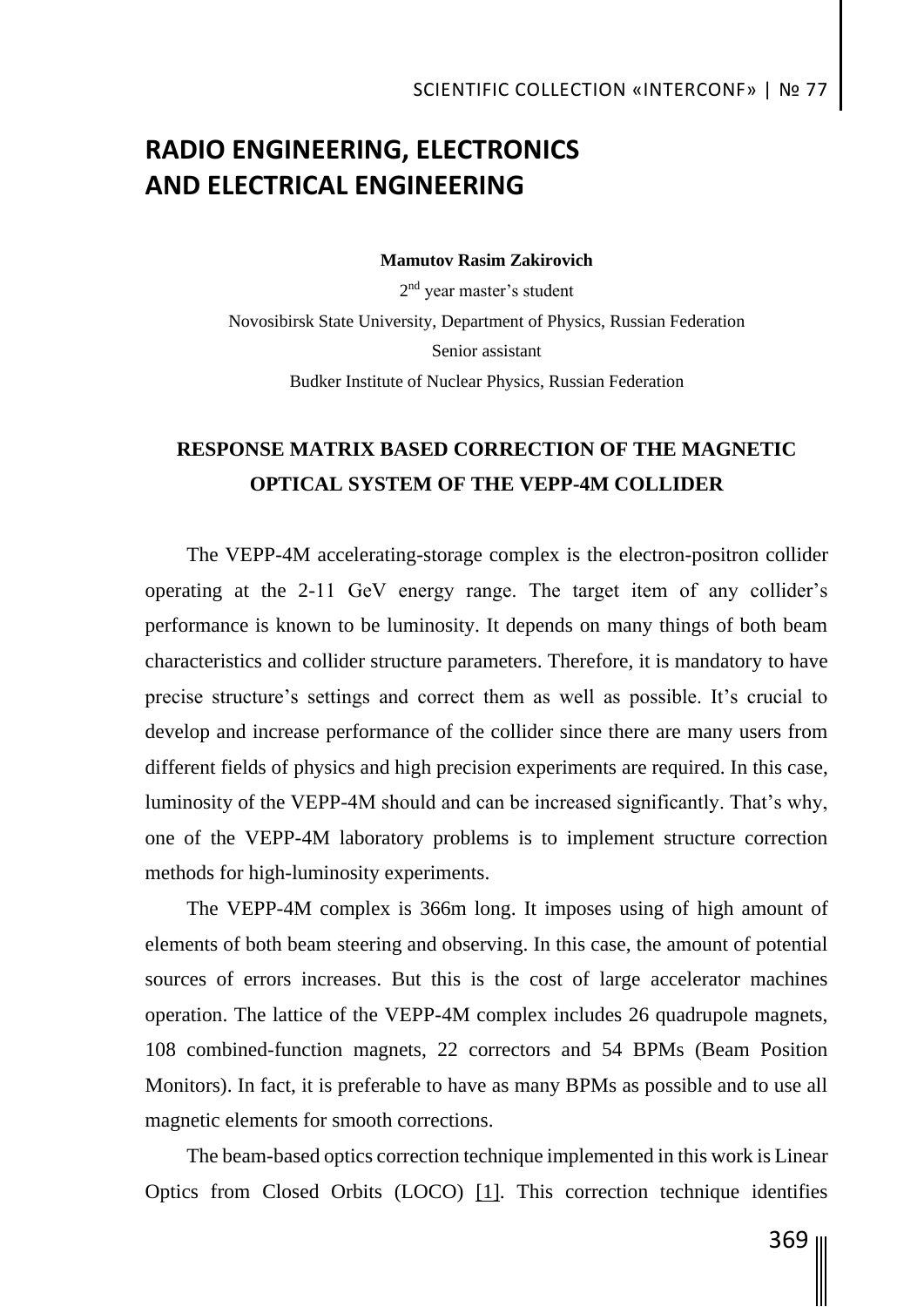# SCIENCE, EDUCATION, INNOVATION: TOPICAL ISSUES AND MODERN ASPECTS

imperfections in the machine lattice, and discrepancies between the machine and model. The LOCO method relies on the measurement of the ORM (Orbit Response Matrix). This is measured by recording the beam position response at all BPMs for a change in current applied to each individual magnet. The linear equation describes the method:

$$
R_{ij} = \frac{dx_i}{d\theta_j},\tag{1}
$$

where  $x_i$  is the response at i monitor and  $\theta_j$  is the kick of j corrector.

The main idea of the correction methods is to minimize chi-square index or discrepancy between experimental and model response matrices, by varying a set of parameters *p*, so called knobs [2]:

$$
\chi^{2} = \sum_{ij} \frac{1}{\sigma_{i}^{2}} (R_{ij}^{exp} - R_{ij}^{model})^{2} = r^{T}r = f(p),
$$
 (2)

where  $\sigma_i$  is the rms noise level of i's BPM measurement. Since the fitting is finished, *all modifications are reversed and applied on the machine to bring it to the design state.*

In this work, Gauss-Newton and Levenberg-Markquardt optimization algorithms were used as described in [2]. Considering that the matrices are not square, SVD algorithm has to be used as well. It is a generic operation applicable to any rectangular matrix A. This algorithm has become the favourite tool for lattice correction. So the solution that minimizes the chi-square index in case of the Gauss-Newton minimization is:

$$
\boldsymbol{r} = \boldsymbol{r}_0 + J\Delta \boldsymbol{p}, \text{ with } J_{ij} = \frac{\partial r_i}{\partial p_j}, \tag{3}
$$

$$
f(\mathbf{p}) \approx f(\mathbf{p_0}) + 2r_0 J \Delta \mathbf{p} + \Delta \mathbf{p}^T J^T J \Delta \mathbf{p},\tag{4}
$$

$$
\Delta p = -(J^T J)_{SVD}^{-1} J^T r_0. \tag{5}
$$

In order to implement the correction procedure, the computer program should be written, which is aimed to optimize the structure of the collider and to automatize the correction procedure. Before the program implementing on the machine, one should test it on the models. In this work, the code was written in Python to have a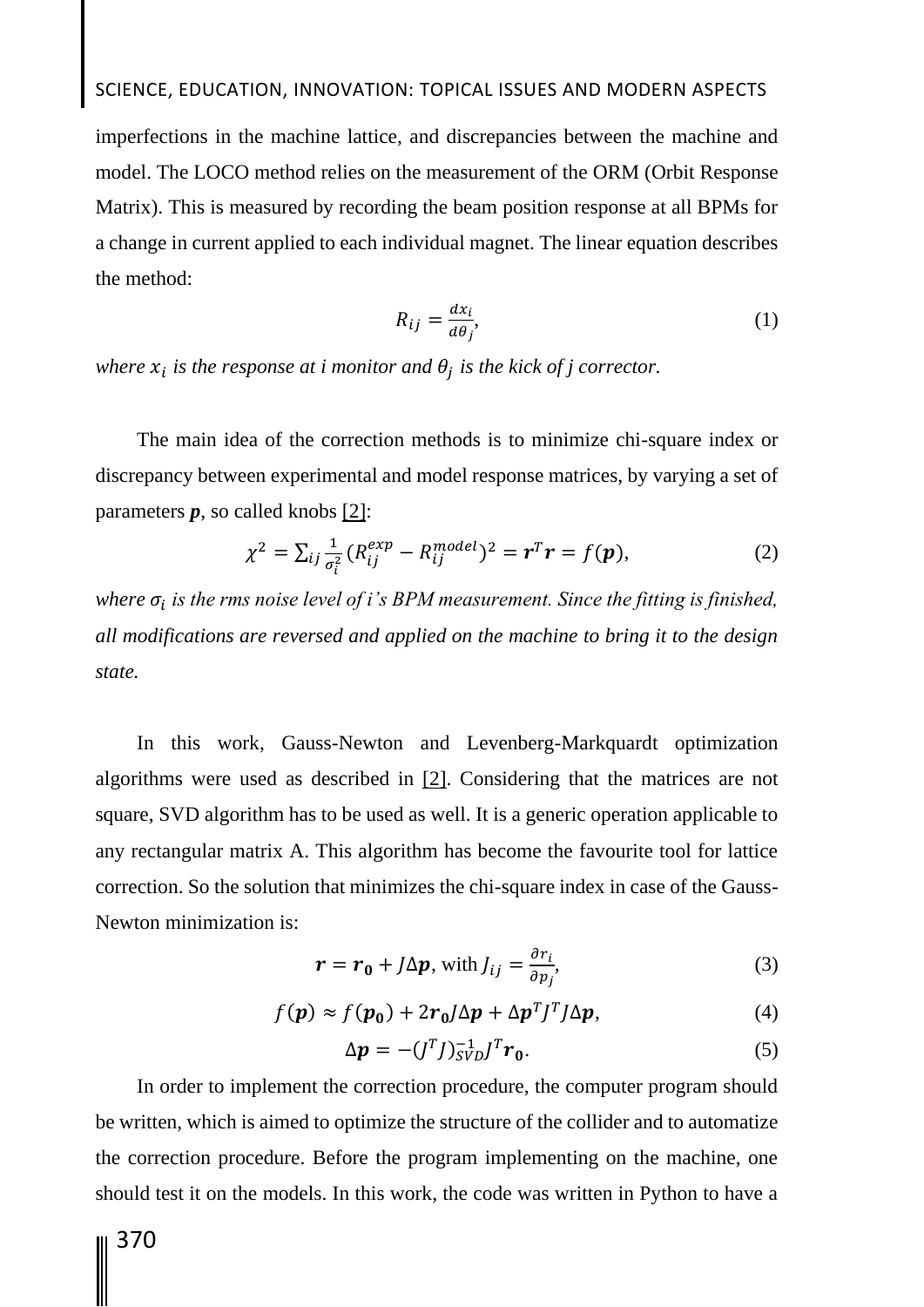possibility to implement the program on multiple computing platforms. It also allowed working with large arrays of data quickly and efficiently. Fast calculations and high accuracy are achieved due to using of MAD-X [3] accelerator tool inside the program. All calculations and correction procedure take 10 minutes, so if the lattice correction is needed for specific experiments, one can apply the correction in-situ in online mode. The program has a GUI (Graphical User Interface) for convenient operations.

The nominal fitting parameters used in the ORM (Orbit Response Matrix) lattice modeling are the quadrupole strengths, gradients of combined-function magnets, BPM and corrector gains which gives a total of 286 parameters. In order to test the linear lattice correction, the following errors have been introduced and applied to the model lattice of the VEPP-4M: 1% error of the strength of 3 quadrupoles. Gradients of quadrupoles and combined-function magnets were chosen as the fitting parameters (134 in total). The fitting algorithm was then applied to the simulated erroneous ORM generated by the MAD-X and simulated data set including the effects of the errors in gradients.

The result of the procedure is a set of variables used in the fit that makes the model response matrix coincide with the erroneous response matrix within the accuracy of the simulated measurements (modeled BPMs noise). Of those variables, the most important are quadrupole gradient errors that define the betatron functions of the machine. Improvements done in the model lattice of the VEPP-4M resulted in the precise errors identification and proper optical functions recovery obtained in the 1.8 GeV mode. Since betatron functions (Figure 1) and dispersion are the representation of the accelerator lattice, they can be a metric of the program performance. The betatron beatings before and after correction are presented in the Figure 2. The beating is reduced significantly and chi-square equals decreased by a factor of  $5 \cdot 10^7$  after 3 iterations. Introduced errors were found by the method with high precision.

The presented code can be effective in linear optics correction problems, which can save time during commissioning and increase reliability of existing machines.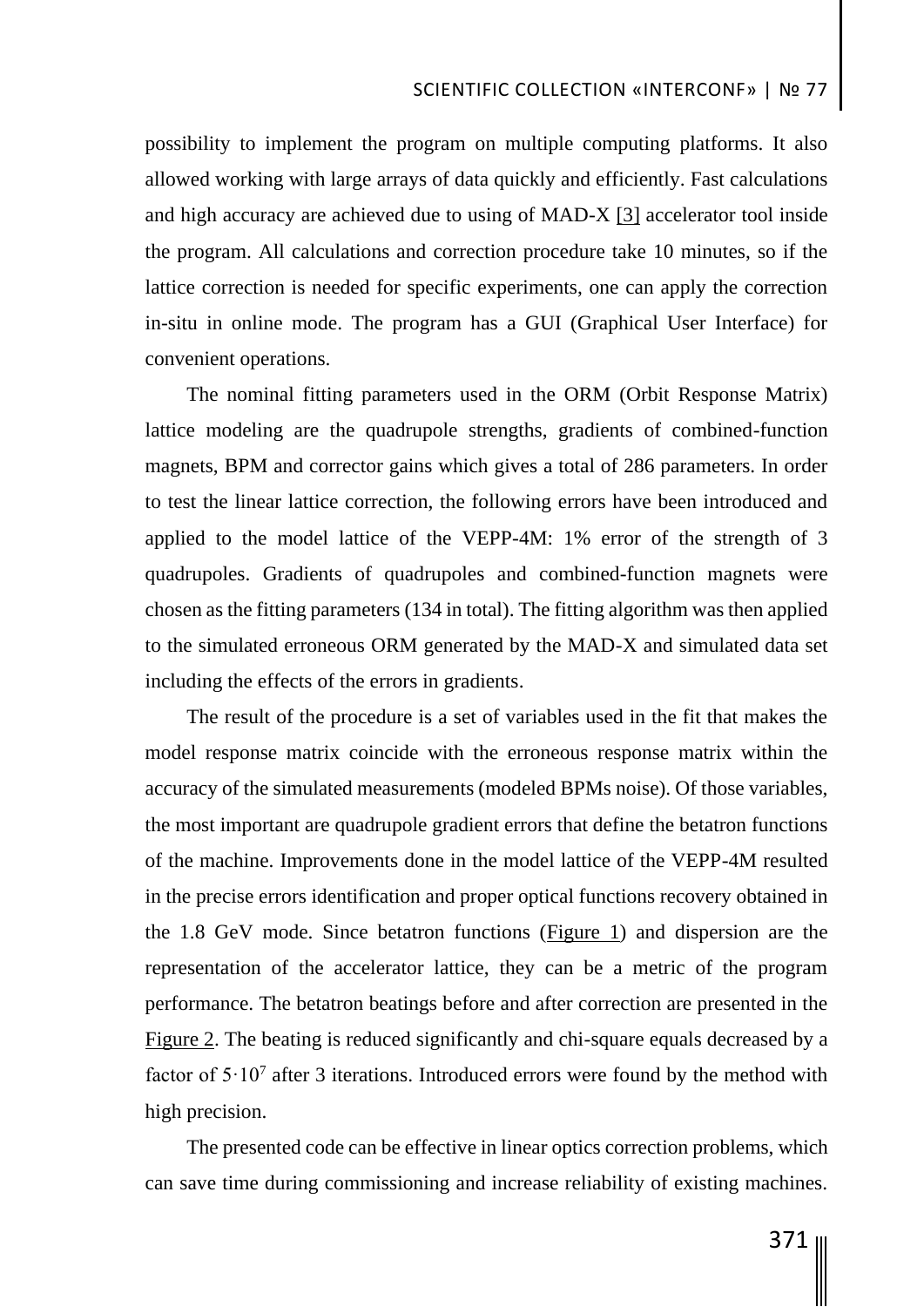#### SCIENCE, EDUCATION, INNOVATION: TOPICAL ISSUES AND MODERN ASPECTS

However, the further investigations and studies of the influence of the several parameters such as coupling and chromaticity, type/value of the SVD cut, minimization methods, should be performed. Later the system of element control of the accelerator will be also engaged to adjust knobs of every correcting element. After all these stages, the program can be tested and implemented in the VEPP-4M for the real correction and experiments.



Fig. 1. **Horizontal (upper) and vertical (lower) betatron functions**

372